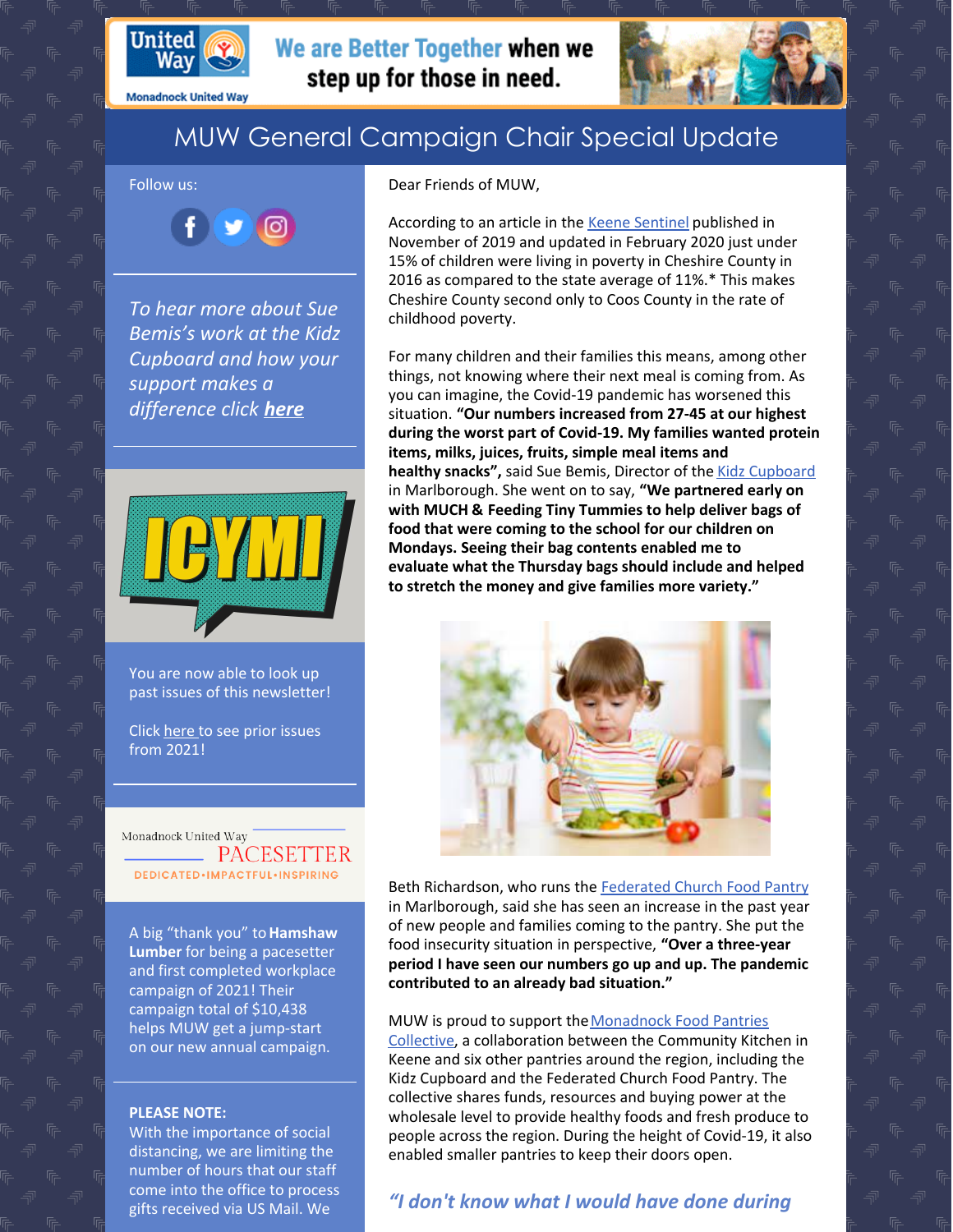are asking donors to use our safe, secure **[donation](https://app.mobilecause.com/f/2vgz/n?reset=1&%253Bid=1&vid=cdoig) portal** whenever possible. However, we gratefully accept checks from anyone who prefers to donate in that manner and we will ensure that they are processed in a timely manner.

*Covid-19 without the help of the United Way Covid-19 fund and Phoebe (Bray) at the Keene Community Kitchen. The decision to stay open was a hard one to make and I decided to stay open and do what it would take to take care of our families." –Sue Bemis, Kidz Cupboard*

The members of the Food Pantries Collective, and other organizations in the region, have done an amazing job of working together to get food into the hands of individuals and families who need it. But Beth Richardson fears that there are many more who are not taking advantage of the resources available to them, **"Some families don't come to the pantry because they feel like they don't qualify. If you need help, we are here for you!"**

No child should have to endure the stress of not knowing where their next meal is coming from. Together, through the generosity of our community, we can support organizations like the Monadnock Food Pantries Collective and drive down the numbers of families and children that are facing food insecurity.

Sincerely,

Laura Gingras, Ted McGreer, Alan Stroshine General Campaign Co-Chairs

\*The link to a reference to the New Futures 2019 Kids Count report is broken. To view this resource, click [here](https://new-futures.org/sites/default/files/resources/attachments/Cheshire County Data_Kids Count PDF Final_0.pdf).

*Thank you to our generous sponsors:*

## 2021 Corporate Sponsors

Community Champions